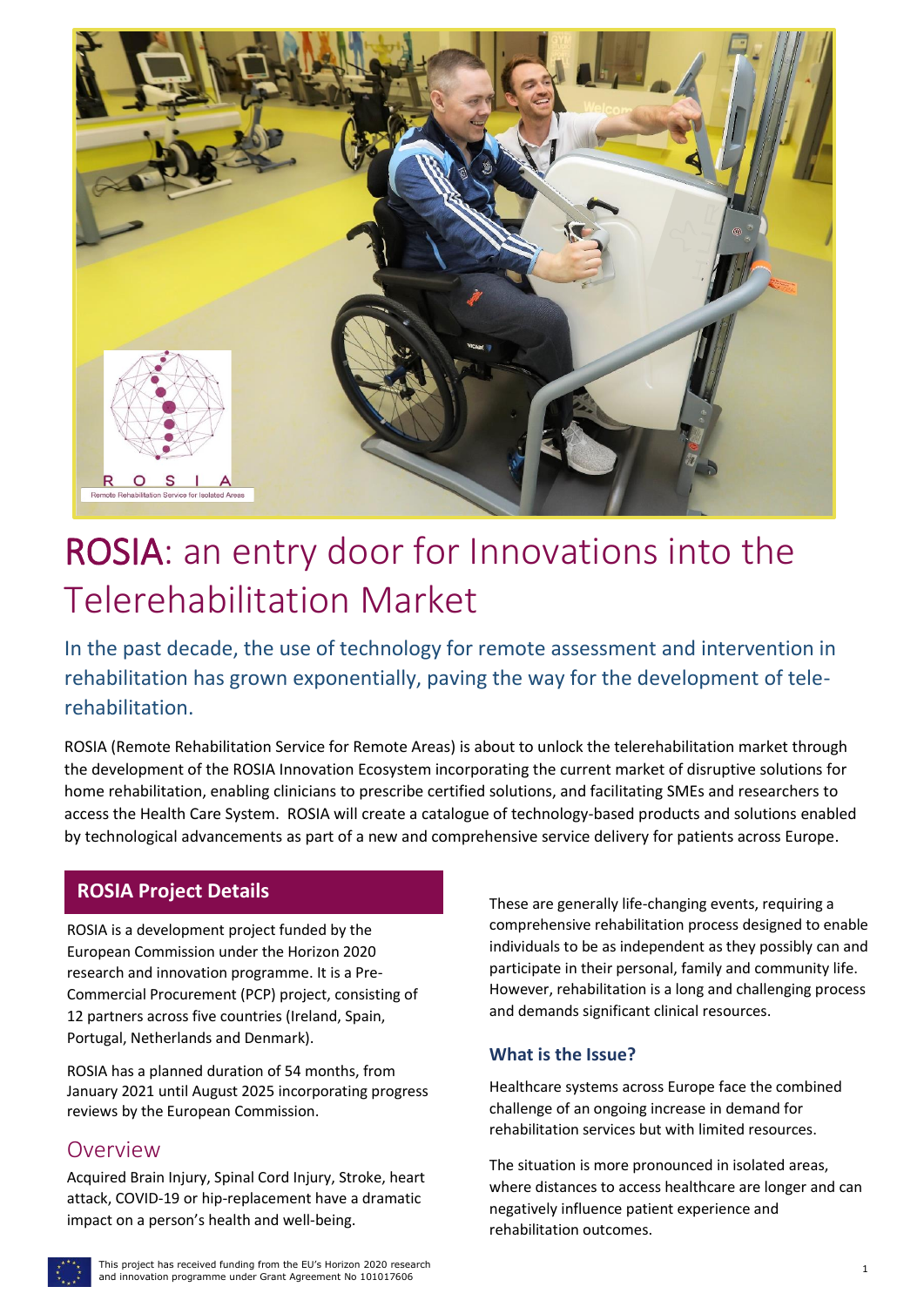

**Reorganising rehabilitation** services must be a priority, given its potential to create lasting improvements to the health of those living with chronic conditions and reduce disability, thereby reducing the burden on health services.

Development of an ICT Innovation Ecosystem for telerehabilitation can integrate technology from third parties, with the potential to remotely address the need for; interaction with clinicians, evaluation, exercises definition, exercises performance, adherence and motivation, for a broad range of pathologies.

**ROSIA PATHOLOGIES: CHRONIC SPINAL CORD INJURY ACQUIRED BRAIN INJURY CHRONIC OBSTRUCTIVE PULMONARY DISEASE (COPD) ARTHROPLASTY CARDIOVASCULAR DISEASE HIP FRACTURE COVID-19**

#### **How ROSIA can be part of the solution**

ROSIA aims to pave the way for an extensive deployment of the self-care model for long-term conditions and disabilities by generating a flexible and scalable valuebased model of care, organised around rehabilitation at home and self-management.

This model is **comprehensive in its use of technology** including:

- disruptive solutions at home
- data driven interventions
- an open platform for third party solutions that integrates timely and effective communication.

ROSIA is ready to develop a model that complements the use of existing healthcare resources and build a publicprivate partnership. This model will guide the design and purchase of **a technology-enabled all-in-one service**  which is sufficiently flexible to adapt to various European healthcare systems.

# **Objectives**

This system will enable clinicians to prescribe certified solutions from the ROSIA catalogue of technology-based products and solutions, enabled by technological advancements (telerehabilitation) and disruptive technologies (virtual-augmented reality, depth cameras, sensors, IoT, or artificial intelligence) as part of a new, comprehensive service delivery for patients across Europe. This will also facilitate SMEs and researchers to access the health care system.

#### **The ROSIA Innovation Ecosystem**

This Innovation Ecosystem will be based on:

- **ROSIA Catalogue**: A menu of certified 3rd party solutions.
- **ROSIA Developers:** The development of an architecture to define interoperable APIs, will allow building solutions based on existing modules. This will aid existing research projects in becoming market solutions. Cooperation with any other related initiatives will be prioritised in order to aggregate demand.
- **ROSIA Open Platform**: An open platform to host devices, communicate them, and manage data sharing.

ROSIA Model aims to enable the development at scale of the paradigm shift to move from hospital-based rehabilitation to:

- telerehabilitation under follow-up of clinicians
- Self-management of rehabilitation at home

# The PCP Process

New technologies and solutions are sought by using a Pre-Commercial Procurement (PCP) process. PCP is a method of procuring research and development services with the purpose of developing a new digital health and care product or solution. PCP enables:

- procurement of research and development when solutions are not available within the market
- opportunities for enterprises to participate in meaningful research and development
- development of new technologies to the taken to the market

The PCP Process is managed in several phases.

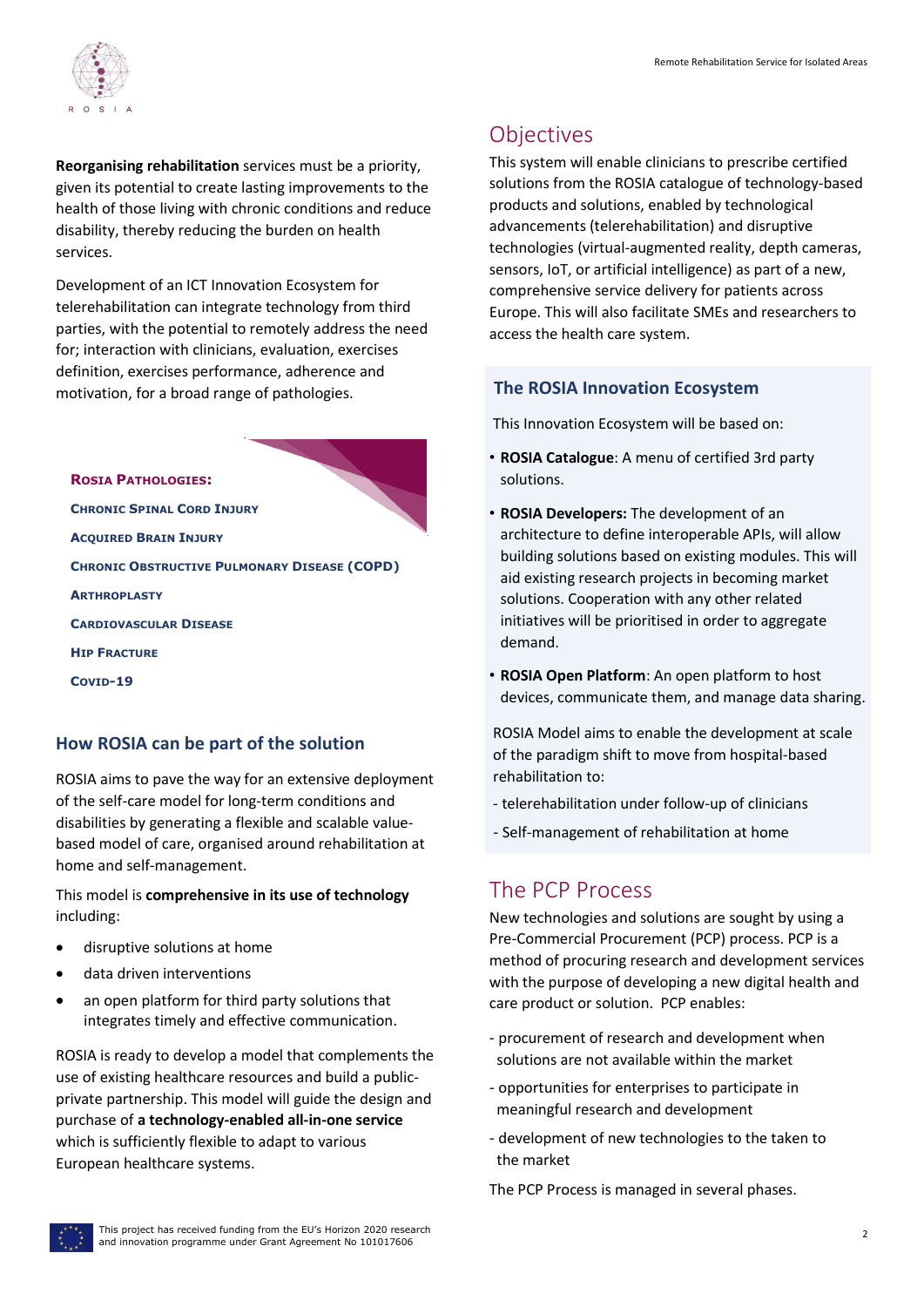

#### ROSIA is a PCP: What is it and how is it performed?



#### Phase One Phase One : Solution Design

This phase is a feasibility study of the selected technologies and proposals, which aims to verify the technical, the feasibility of their idea through simulations and models. economic and organizational feasibility of each company's offer. Successful tenderers are expected to demonstrate

technologies and proposals, which aims to verify the **Duration**: 3 months - up to 5 suppliers. **Budget** per supplier €20,000  $\mathbf{r}$  and performance of solutions by field testing in reallife conditions of the targeted public service.

## Phase Two : Prototype Development

The purpose is to take the most promising ideas that have been shown to be feasible in Phase One and develop **Duration**: 3 months of 5 suppliers. functional and performance requirements. them into well-defined prototypes. The aim is to verify to what extent the prototype's main features meet the

**Duration**: 8 months - up to 3 suppliers. **Budget** per supplier €300,000.

## Phase Two Phase Three : Original Development and Testing<br>The Rose 2 simula uniform company the following the development

conditions of the targeted public service. This phase deals with the commercialisation of the The Phase 3 aims to verify and compare the full feature set and performance of solutions by field testing in real-life

hustian 10 months, un to 2 suppliers Dudge **Duration**: 18 months - up to 2 suppliers. **Budget** per supplier €1,450,000.

#### $\mathbf{r}$  to vertify the prototype the prototype's matrix  $\mathbf{r}$ After ROSIA

This phase deals with the commercialisation of the product or service and therefore falls out of scope of the ROSIA project: At Friday + it remains for the process of  $\frac{1}{2}$ companies to commercialise their innovations. project. At Phase 4 it remains for the public body to decide whether to do a commercial procurement, and for